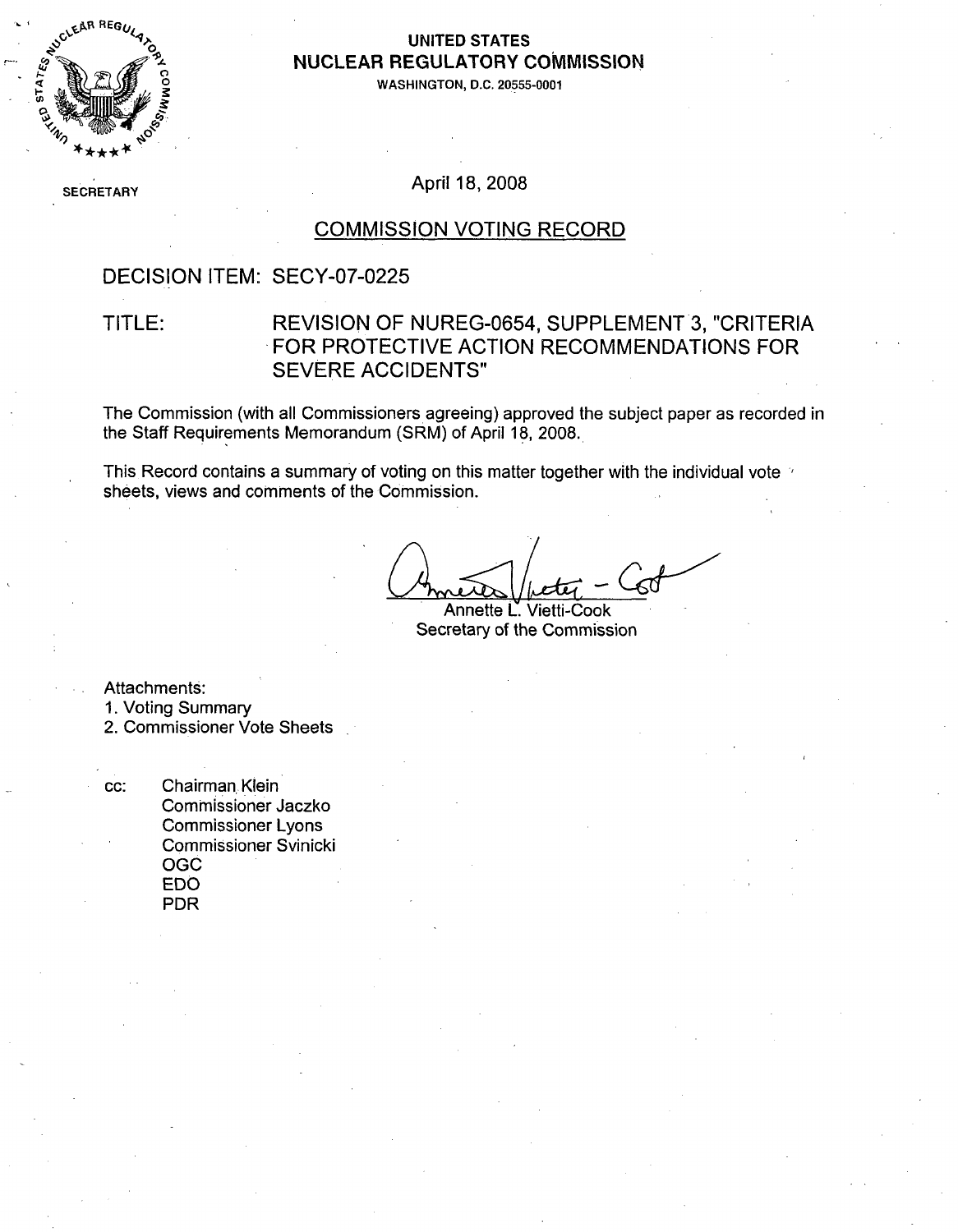## VOTING SUMMARY - SECY-07-0225

#### RECORDED VOTES

|                       | APRVD DISAPRVD ABSTAIN PARTICIP COMMENTS | DATE         |         |
|-----------------------|------------------------------------------|--------------|---------|
| CHRM. KLEIN           | X                                        | $X -$        | 1/15/08 |
| COMR. JACZKO          | $\mathsf{X}$                             | $\mathsf{X}$ | 2/13/08 |
| <b>COMR. LYONS</b>    | $X^{\cdot}$                              | $\mathsf{X}$ | 1/15/08 |
| <b>COMR. SVINICKI</b> | $\mathsf{X}$                             | $\mathsf{X}$ | 4/10/08 |

## COMMENT RESOLUTION

In their vote sheets, all Commissioners approved the staffs recommendation and provided some additional comments. Subsequently, the comments of the Commission were incorporated into the guidance to staff as reflected in the SRM issued on April 18, 2008.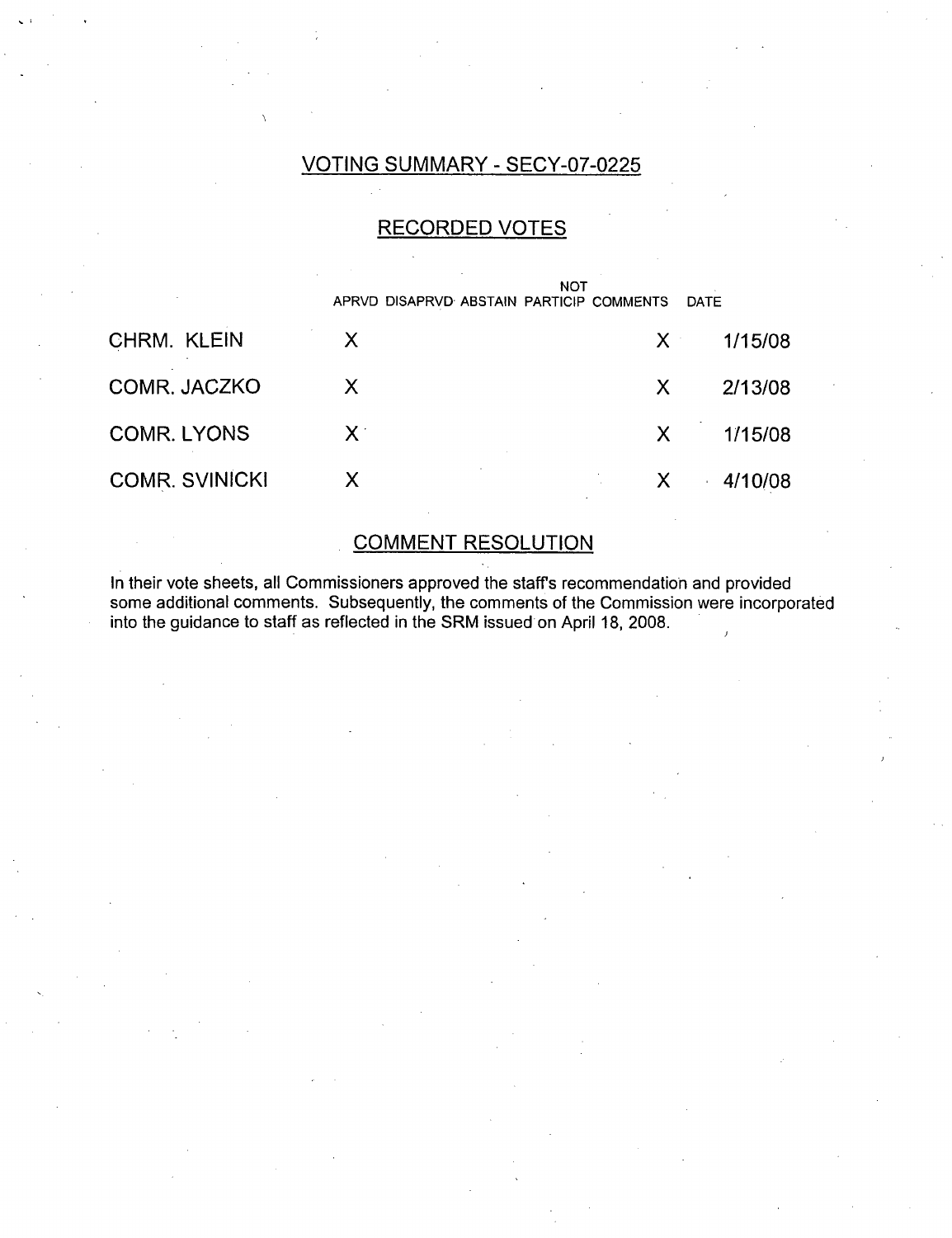## RESPONSE SHEET

| TO:                     | <b>Annette Vietti-Cook, Secretary</b>                                                                                                                           |  |  |
|-------------------------|-----------------------------------------------------------------------------------------------------------------------------------------------------------------|--|--|
| FROM:                   | <b>CHAIRMAN KLEIN</b>                                                                                                                                           |  |  |
| <b>SUBJECT:</b>         | <b>SECY-07-0225 - REVISION OF NUREG-0654,</b><br><b>SUPPLEMENT 3, "CRITERIA FOR PROTECTIVE</b><br><b>ACTION RECOMMENDATIONS FOR SEVERE</b><br><b>ACCIDENTS"</b> |  |  |
| Approved XX             | Disapproved ______ Abstain __                                                                                                                                   |  |  |
| Not Participating _____ |                                                                                                                                                                 |  |  |
| <b>COMMENTS:</b>        | Below ____ Attached xx None ___                                                                                                                                 |  |  |

**SIGNATURE** 

 $5/0$ 

DATE Entered on "STARS" Yes  $\vee$  No \_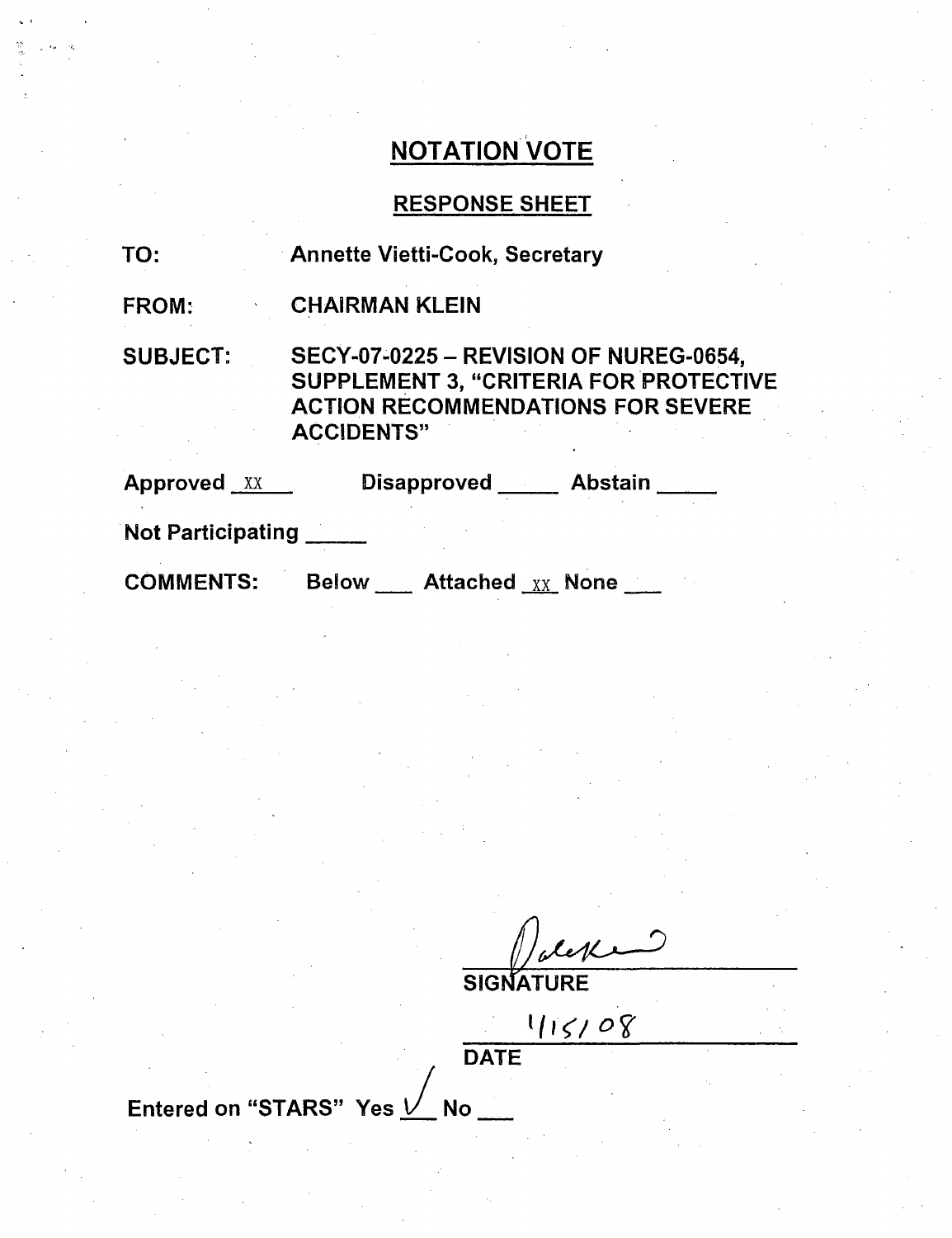#### Chairman Klein's Comments on **SECY-07-0225**

I believe that the protective action recommendations (PAR) study documented in NUREG/CR-6953, Vol.1, provides a thorough evaluation of alternative protective actions that could potentially reduce the possible consequences to the public during a severe radiological emergency at a nuclear power plant.

I approve the staff's recommendation to revise NUREG-0654, Supplement 3, to reflect the results of NUREG/CR-6953, Vol.1, after input is received from State and local government emergency response professionals, stakeholders, and industry.

 $1/5/08$ 

Dale E. Klein Date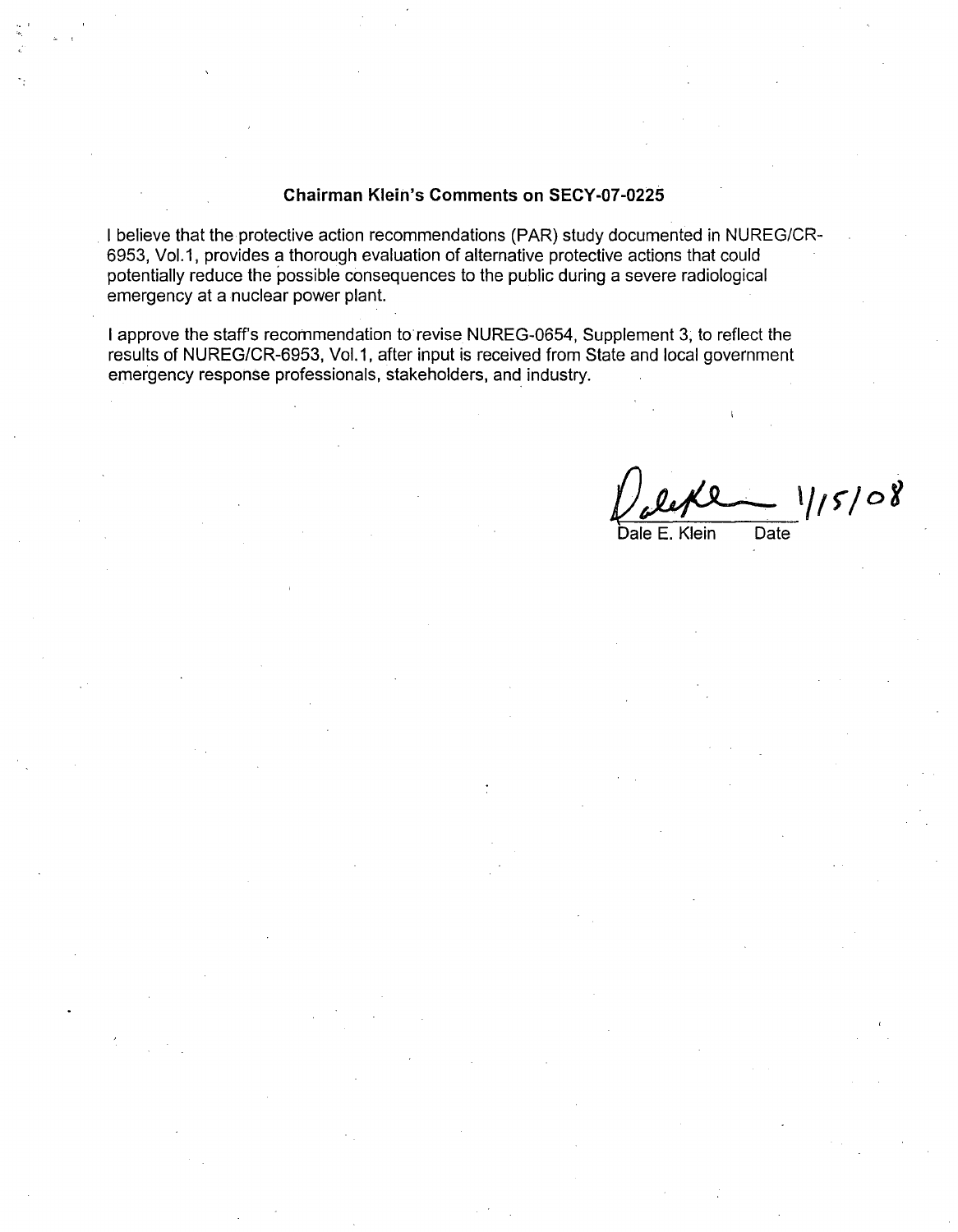## RESPONSE SHEET

| TO:             | <b>Annette Vietti-Cook, Secretary</b>                                                                                                                    |
|-----------------|----------------------------------------------------------------------------------------------------------------------------------------------------------|
| <b>FROM:</b>    | <b>COMMISSIONER JACZKO</b>                                                                                                                               |
| <b>SUBJECT:</b> | <b>SECY-07-0225 - REVISION OF NUREG-0654,</b><br>SUPPLEMENT 3, "CRITERIA FOR PROTECTIVE<br><b>ACTION RECOMMENDATIONS FOR SEVERE</b><br><b>ACCIDENTS"</b> |

| Approved X | Disapproved _____ | <b>Abstain</b> |  |
|------------|-------------------|----------------|--|
|            |                   |                |  |

Not Participating

COMMENTS: Below \_\_ Attached X None

**SIGNATURE** 

 $\frac{2}{\sqrt{3}}$ 

Entered on "STARS" Yes \_\_ No \_\_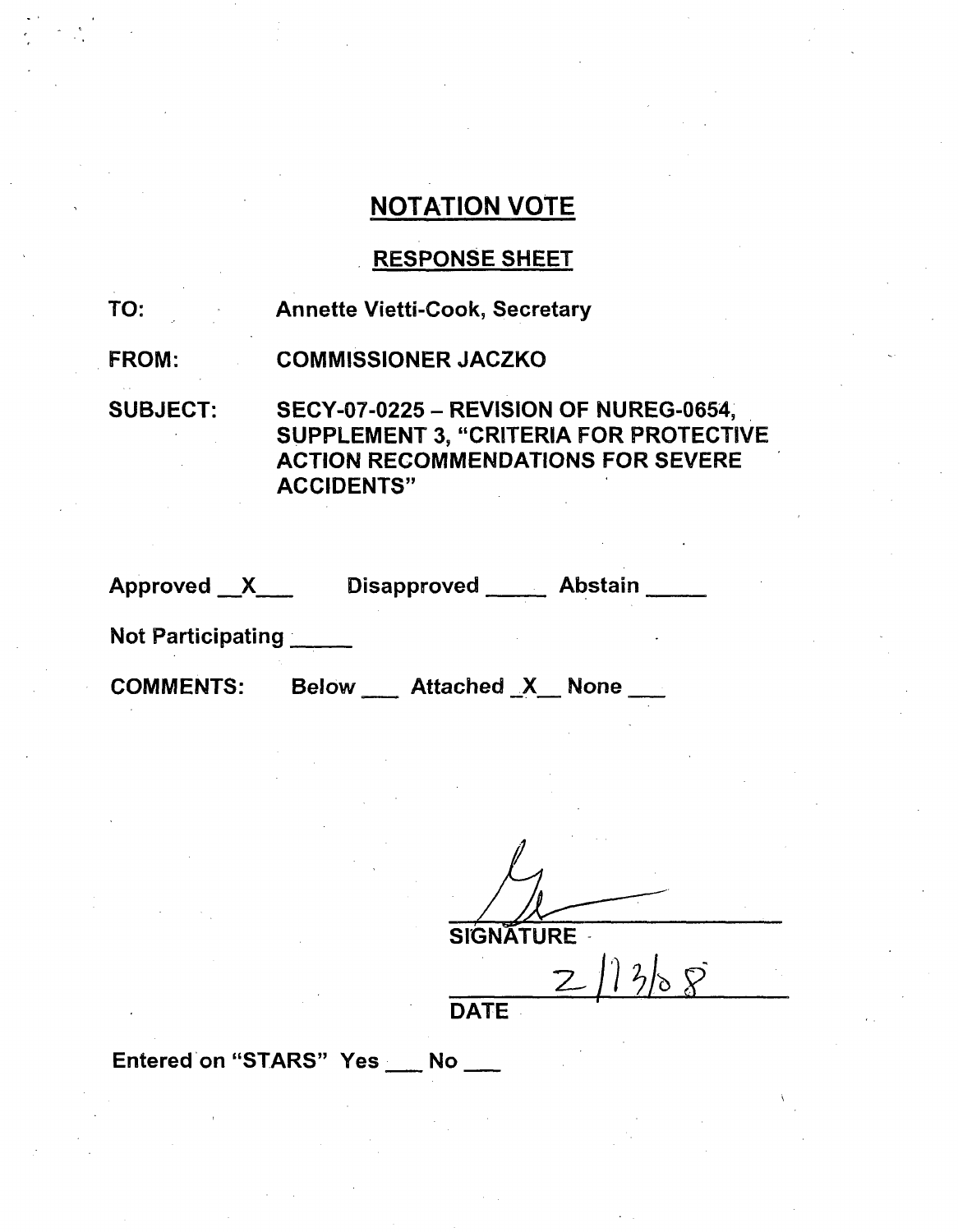#### Commissioner Jaczko's Comments on **SECY-07-0225** ,Revision of **NUREG-0654,** Supplement **3,** "Criteria for Protective Action Recommendations for Severe Accidents"

I approve of the staff's recommendation to revise the protective action recommendation (PAR) guidance contained in NUREG-0654, Supplement 3, to reflect the results of this PAR study. The staff should be commended for the thorough review of work in this area and for the detailed technical analysis included in this new NUREG/CR-6953, Volume 1. I look forward to the second part of this study investigating how the public will receive revised PAR guidance. I also encourage the staff to move as quickly as possible to get input from the public and update the agency's protective action guidance to be used by state and local governments in the unlikely event of a significant accident at a nuclear power plant.

I think it is important to highlight several findings of this report. One of the main themes that emerges is the importance of accurate evacuation time estimates. The lack of a requirement that these protective action recommendation tools be regularly updated and maintained to a high-quality standard has been a concern of mine for years. That is why I have strongly supported the emergency preparedness proposed rulemaking provision that would put in place more stringent maintenance requirements for these evacuation time estimates and triggers for updating them -- including every ten years, when emergency planning zone (EPZ) populations change by 10 percent or more, and when there are major changes to the infrastructure around the plants. Better evacuation time estimates will yield better protective action recommendations.

Another discussion in the report worthy of note involves a review of the research into human behavior during emergencies. It is important to state that documented observed behavior in the face of disaster reveals that emergency workers respond in a selfless manner putting the needs of the community over their personal concerns. That is why we have so much respect for first responders - they do that every day. Additionally, local leaders and the public as a whole do not panic or behave irrationally, but instead help each other out in emergencies. This is not new information, but is important to reemphasize. It also reinforces the importance of having good emergency plans in place for local leaders, first responders, licensees, and the public to be able to implement if necessary.

The report also notes NRC studies which have concluded that shadow evacuation  $-$  or people evacuating outside of a designated evacuation area - is a real phenomenon in some disasters but one that has no statistically significant impact on the effectiveness of overall evacuation efforts. In addition, the volume of people over-responding to evacuation orders can be mitigated by better communication with members of the public outside the evacuation area and by implementing traffic control measures.

I believe it is important to highlight several other sections of this study which I believe will be of particular interest to the public. The report concludes that there is more work to do to protect special needs populations around nuclear power plants - both those people in special needs facilities such as schools and hospitals, and those people with special needs who live at home. It notes the difficulties experienced in previous disasters such as Hurricanes Katrina and Rita when it was discovered that multiple special facilities had

1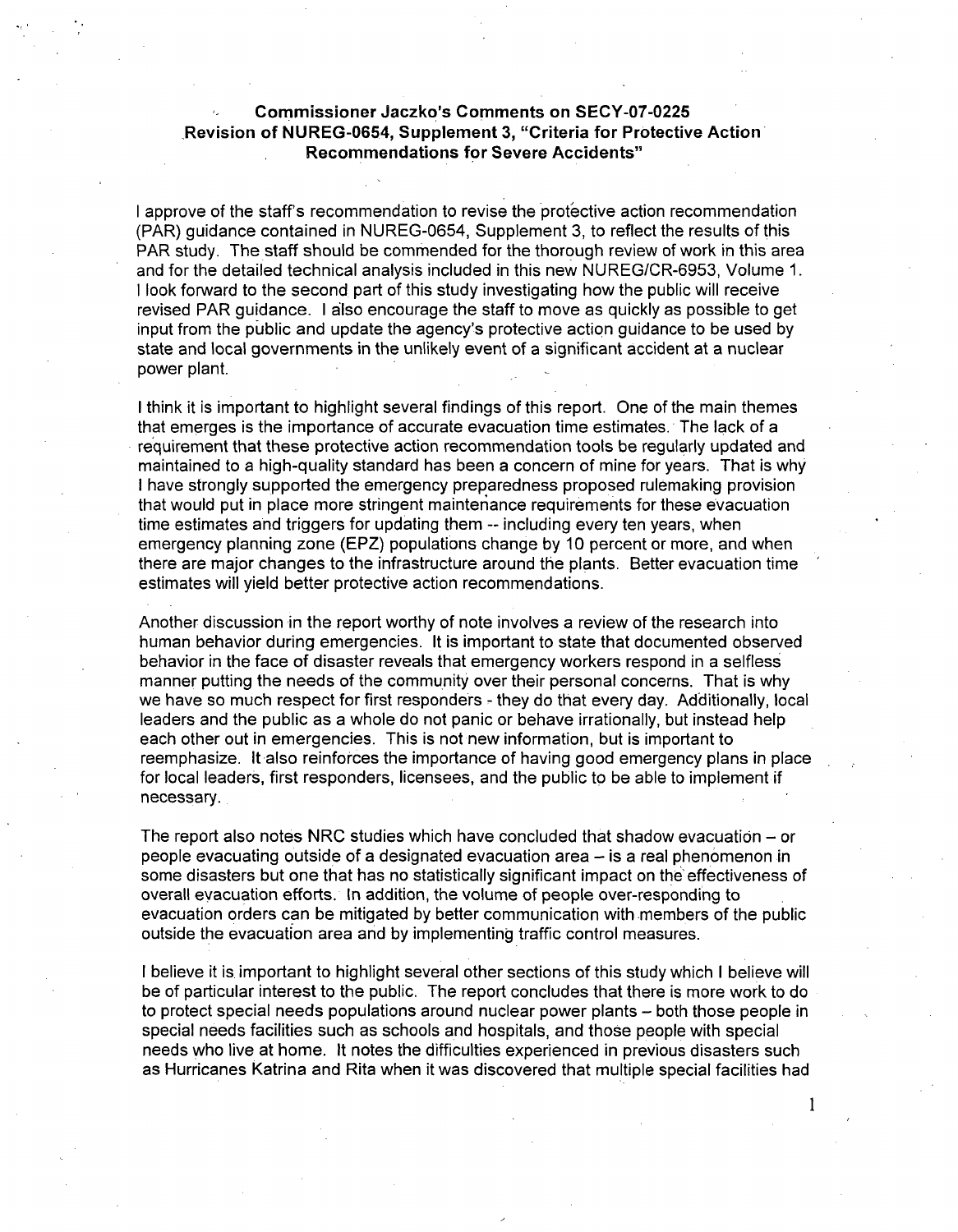contracted with the same transportation services for evacuations, and those resources were overwhelmed by the need to simultaneously evacuate them all. The study notes that evacuating some of these facilities  $-$  such as hospitals  $-$  can take up to 20 hours. It also focuses on the challenges and importance of doing additional work to identify in advance those members of the special needs populations who do not reside facilities to ensure they are adequately incorporated into emergency plans. Finally, the report emphasizes the value in some scenarios of taking early protective action for special needs populations – both to ensure there is time to safely evacuate them, and to help spread out any subsequent evacuations that may need to occur.

These conclusions cause me significant additional concern about the Commission's October 26, 2005 denial of a petition for rulemaking to revise 10 CFR Part 50 to require offsite emergency plans to include nursery schools and day care centers (PRM-50-79). The petitioner raised several concerns about the adequacy of evacuation plans for these facilities and argued that they needed to be address in a systematic way. **I** believe that this study provides sufficient evidence for accepting this petition and therefore, consistent with the Commission's internal procedures, **I** formally offer a motion for reconsideration of that Commission decision. The staff should include the content of that petition as part of the rulemaking the staff has initiated to enhance emergency preparedness regulations and guidance. **If** it is too late to incorporate the petition into that rulemaking without delaying it significantly, the staff should initiate a separate rulemaking. In addition, the staff should ensure that the effort to  $\frac{1}{2}$ update the **NUREG-0654** guidance specifically addresses these issues. There are a myriad of ways these issues can be addressed, but we need to consciously do so now based on the findings detailed in this study.

Along those same lines, the staff should evaluate other findings from this study to determine if there are issues of such importance that they should not only be addressed in the **NUREG-0654** guidance, but should also be the subject of rulemaking to enhance existing EP regulatory requirements and ensure sufficient minimum mandates are placed on licensees in a transparent manner.

There is one protective option that was omitted from this study that I believe should have been included. The conclusion that preferential sheltering - using larger group facilities that may provide better radiation shielding than a normal residence - was unfeasible seems sound. But this is because the benefits are not that great versus the cost, as people sheltering in those facilities could still receive radiation doses since the buildings are not airtight and would have to be ventilated with outside air. Large pressurized sheltering facilities may prevent interior contamination and thereby offer much greater protection, as they do in the U.S. today in chemical stockpile hazard zones. And while the costs and logistics of building, maintaining, and operating them might be significant, this study assumed that pressurized facilities would not be available in nuclear power plant emergency planning zones. By not including them in this study, we do not have the data to know if the benefits they could provide would be worth that additional cost. The staff should therefore rerun the models developed for this study with the option of access to pressurized sheltering facilities compared against the other strategies studied. This analysis should be straightforward since the models are already developed. The staff can then attach the results of this effort to the forthcoming Volume **II** of this report.

 $2 \cdot$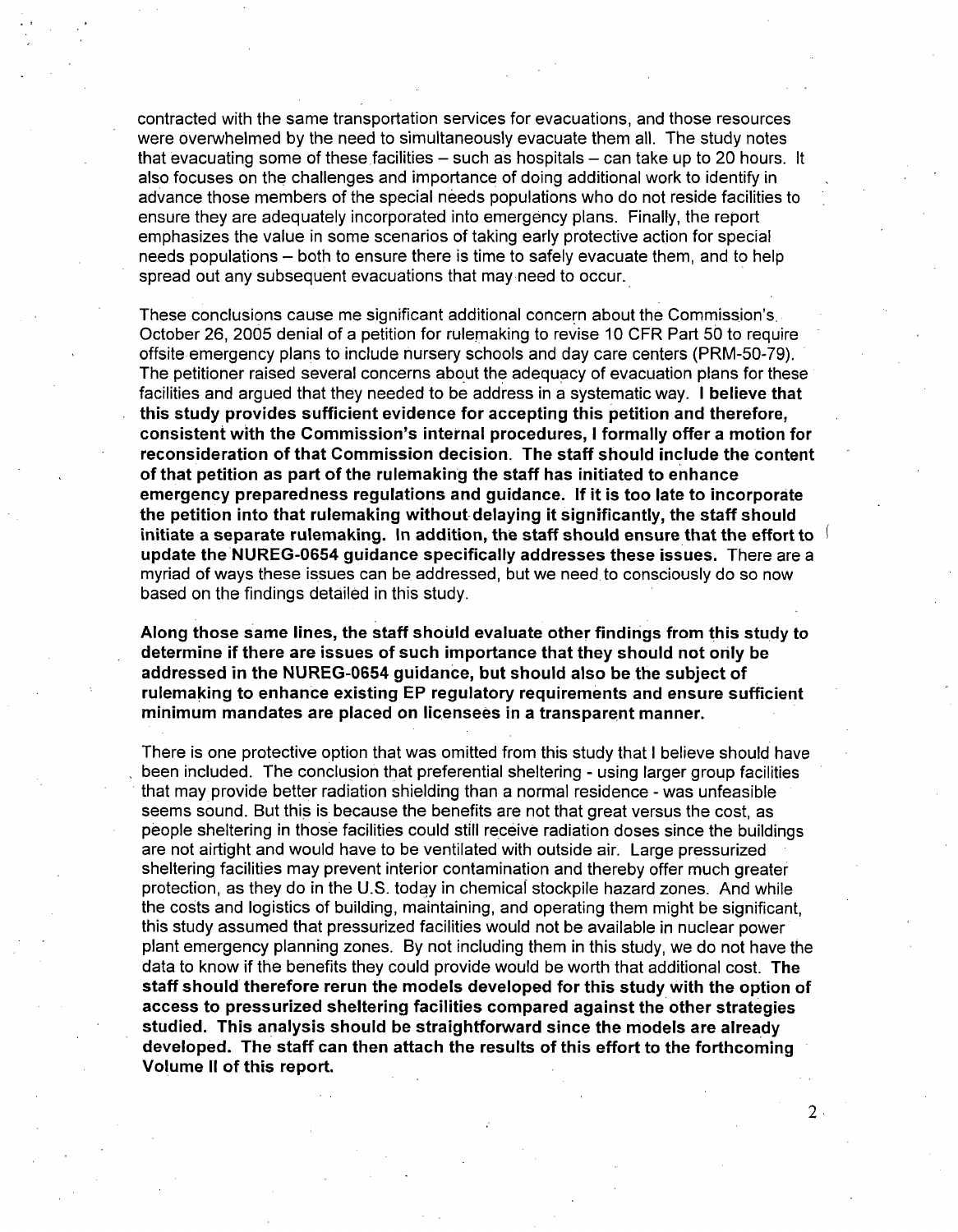Finally, the study was premised on a scenario that leads to a release of radioactive material 40 minutes from the declaration of a General Emergency. While such a scenario is extremely unlikely, the fact that the NRC studied it and has now formally concluded that in certain emergencies resulting in releases of radiological materials such as short duration or "puff" releases - it is better for some people to shelter in place before evacuating, is significant. The challenge for the agency now is to explain this dramatic change in protective action recommendations to the public. Because there remains a widespread belief among many members of the public that evacuation is the best option for a radiological emergency, this discussion about sheltering may be seen by some stakeholders as an admission that emergency plans are insufficient. Even though temporarily sheltering-in-place may be the right answer scientifically, we risk losing the confidence of the very people we will need to follow protective action recommendations for these measures to be successful at reducing radiation exposures.

Ultimately, the best way to address this challenge is to continue to develop a performance based definition of reasonable assurance that focuses on what the standard should be, transparently quantifies the level of protection that emergency preparedness plans and procedures provide, and then codifies these results into regulations that are objective and measurable. **By** making clear the overall performance measures we strive to meet, we are more likely to be able to gain the support of the very people that we need to listen, believe, and follow instructions to shelter in place - if in fact that is the safest course of action for a given scenario.

 $2/13/58$ 4% B. 92

**3**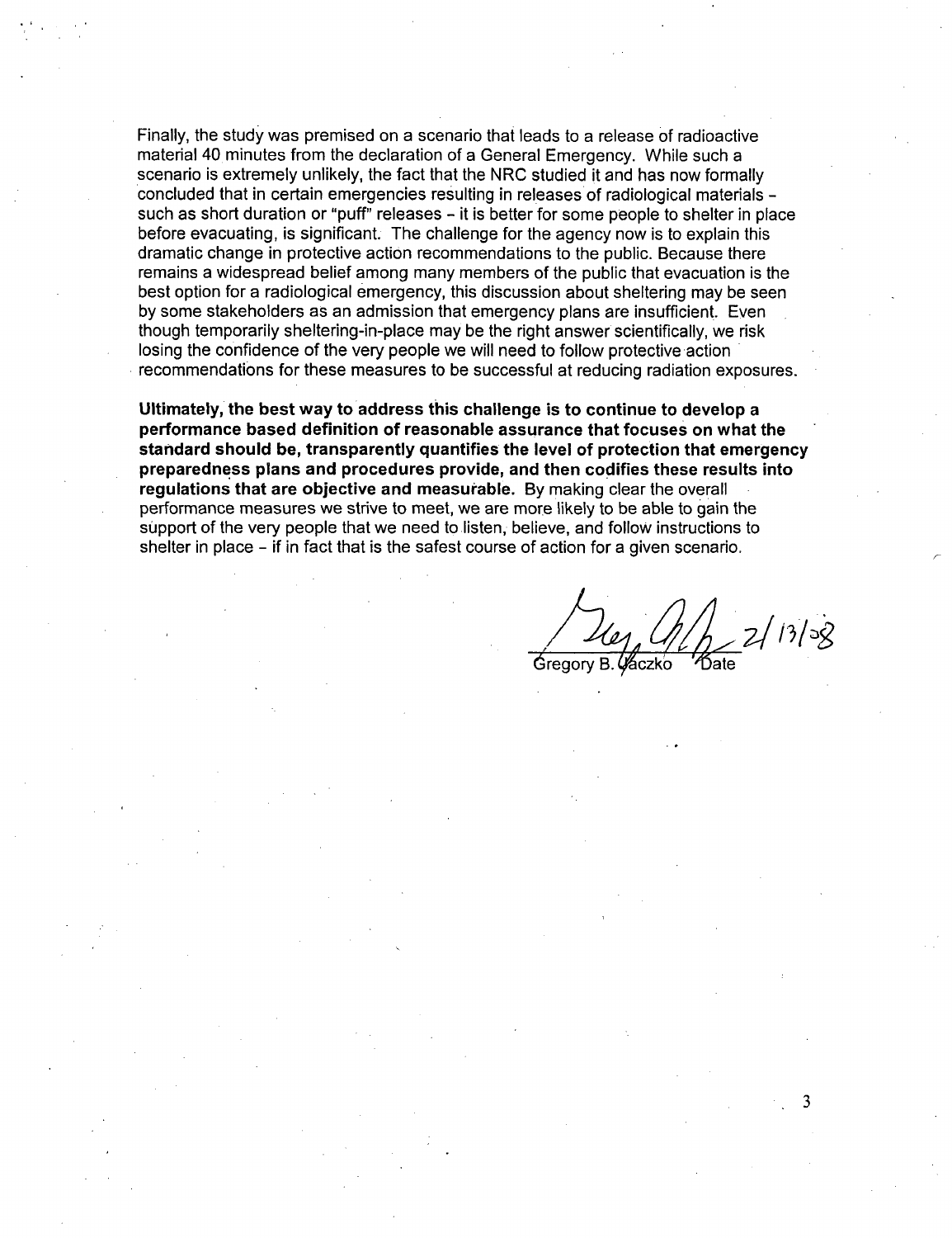## RESPONSE SHEET

TO: Annette Vietti-Cook, Secretary

FROM: COMMISSIONER LYONS

SUBJECT: SECY-07-0225 - REVISION OF NUREG-0654, SUPPLEMENT 3, "CRITERIA FOR PROTECTIVE ACTION RECOMMENDATIONS FOR SEVERE ACCIDENTS"

| <b>Approved</b>          | <b>Disapproved</b> | <b>Abstain</b> |  |
|--------------------------|--------------------|----------------|--|
| <b>Not Participating</b> |                    |                |  |

COMMENTS: Below Attached X None

5. <u>Ly⁄ons</u><br>⊔RF

**SIGNA** 

15/08 DATE

Entered on "STARS" Yes  $X$  No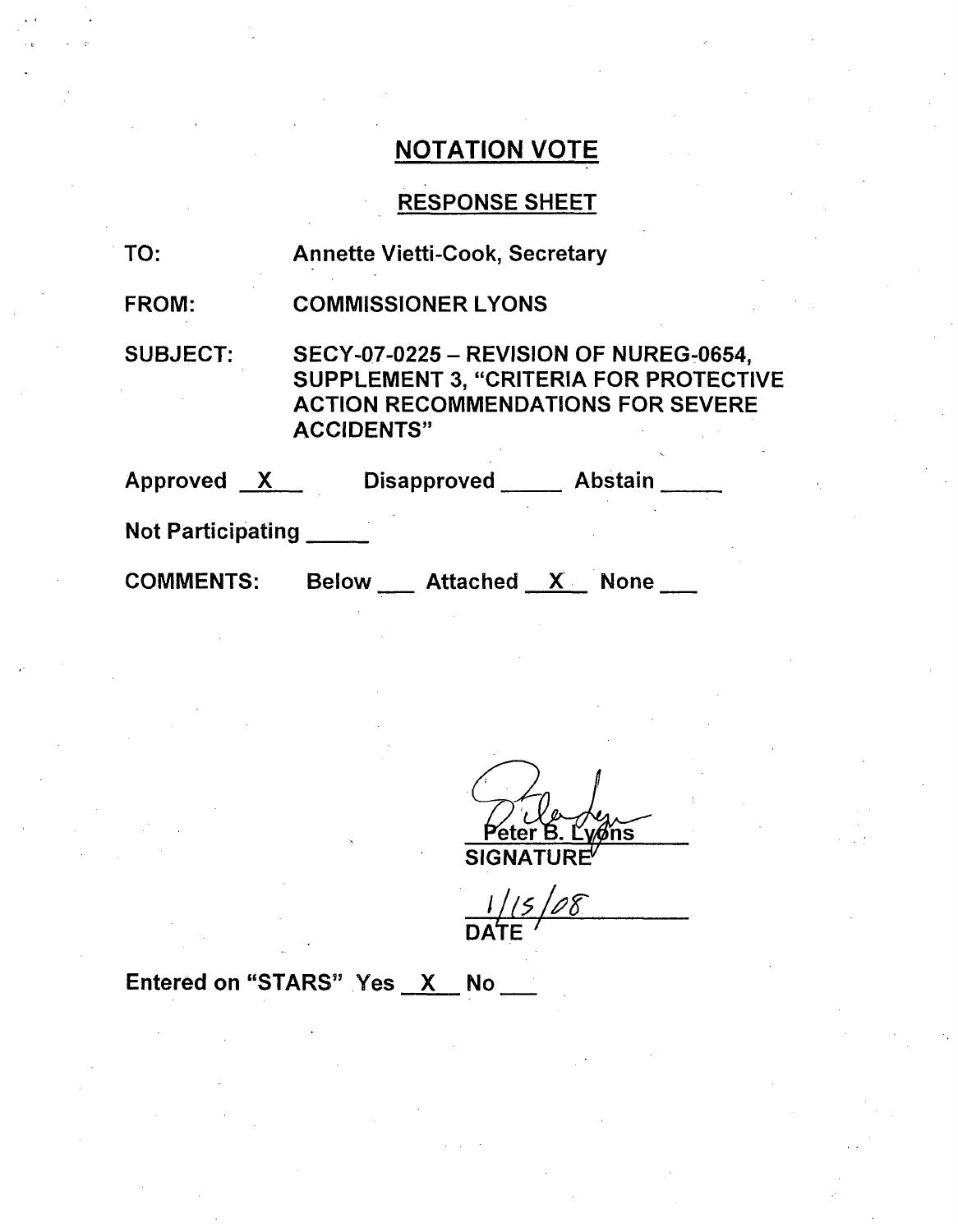#### Commissioner Lyons' Comments on **SECY-07-0225**

I join with Chairman Klein in approving the staff recommendation to initiate the processes described in SECY-07-0225 to guide the revision of NUREG-0654, Supplement 3, so that it reflects the results of the protective action recommendations study (NUREG/CR-6953 Vol. 1).

The technical analyses documented in NUREG/CR-6953 Vol. 1 represent the best and current science, have been reviewed and commented upon by the NRC Advisory Committee on Reactor Safeguards, and will be published and publicly available during the revision process. Nonetheless, issues associated with any potential for public evacuation are sensitive ones, so I am particularly encouraged that the process for considering the development of revised guidance will be robust and scrutable. As described in SECY-07-0225, the process will include soliciting insights from State and local government emergency response professionals, professional conferences and other scheduled meetings, and a telephone survey of Emergency Planning Zone populations with results to be published as NUREG/CR-6953 Vol. 2.

eter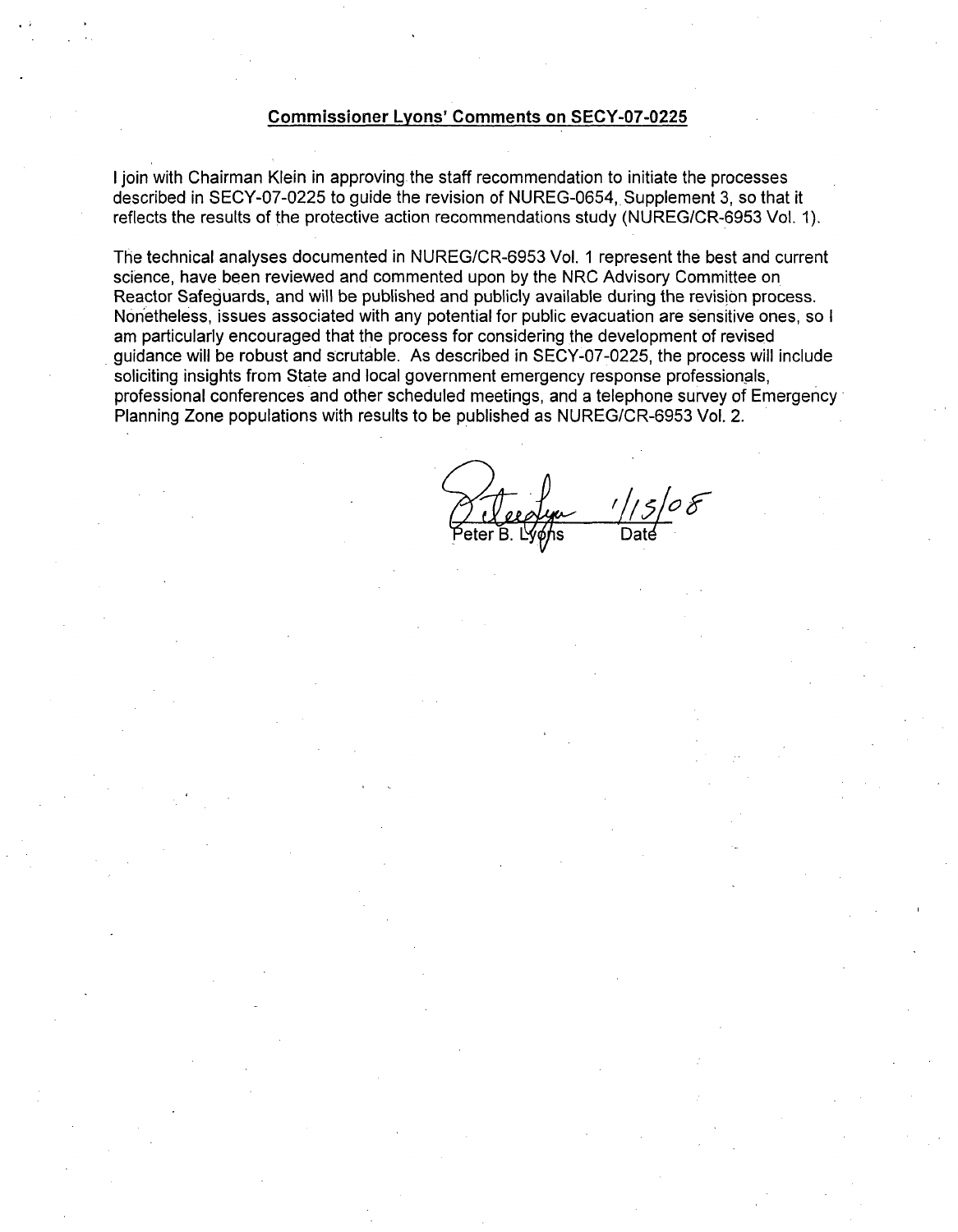## RESPONSE SHEET

FROM: COMMISSIONER SVINICKI

SUBJECT: SECY-07-0225 - REVISION OF NUREG-0654, SUPPLEMENT 3, "CRITERIA FOR PROTECTIVE ACTION RECOMMENDATIONS FOR SEVERE ACCIDENTS"

Approved X Disapproved Abstain

Not Participating

COMMENTS:

Below \_\_ Attached X None \_

**LGNATURE**

*4/!0108* **DATE** Entered on "STARS" Yes  $\sqrt{N}$